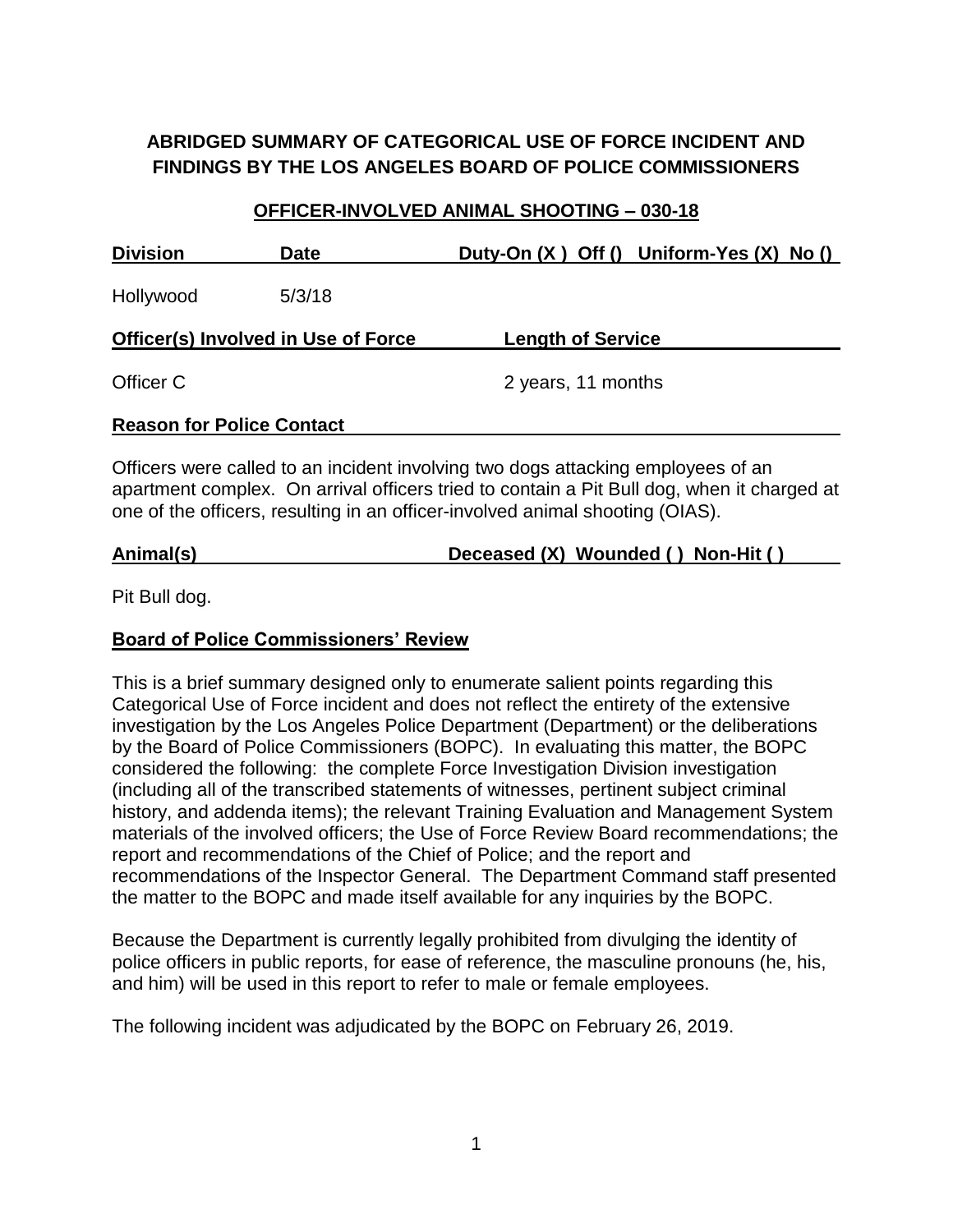#### **Incident Summary**

Victim A, a manager of an apartment complex, heard a voice screaming and yelling profanities from the first-floor of the building. Victim A had also received information that Witness A, who lived on the first floor, was lying in the hallway outside his apartment causing a disturbance.

Victim A decided to check on Witness A's welfare. Victim A called the Maintenance Technician for the apartments, Victim B, on the telephone and asked him to meet him and assist with the check.

Victims A and B responded to the apartment and Victim A knocked on the door. They heard dogs barking inside the apartment. Witness A owns two dogs, a 94-pound male Pit Bull and a 65-pound female German Shepherd. According to Victim A, there had been an incident with the Pit Bull dog a few months prior, and due to that incident, the dog usually wore a muzzle when Witness A took him outside for his walks.

Witness A called out from behind his closed door and asked who was there. Victim A identified himself, and Witness A opened the door. Victim A started telling Witness A why he and Witness B were there when he observed the dogs push past Witness A's legs into the hallway.

The dogs jumped on Victim A and started biting him. Victim A screamed, covered his face, and ducked down while turning into Witness B's doorway. Victim A felt the dogs' teeth pierce his skin and tear his sweater. Victim B attempted to pull the dogs off of Victim A. At that moment, Witness B opened his apartment front door, pulled Victim A inside his apartment, and closed the front door. Witness B called 911.

Communications Division broadcast a radio call detailing the dogs attacking two people at the apartment complex. Uniformed Police Officers A and B accepted the call.

Victim A could hear Victim B in the hallway being attacked by the dogs. Victim A called out to Victim B and asked if he was alright. Victim B called back that he was being bitten by the dogs. Victim A was scared and could not open the door of the apartment because the dogs were right there outside the door.

According to Victim B, he could not push the dogs away. They bit his arms, legs, and ankles. Victim B took his pocket knife out of his pants pocket and slashed the Pit Bull dog, cutting his back and shoulder area, which caused the dog to became more aggressive.

Los Angeles Fire Department (LAFD) arrived at the apartments. The firefighters used pike poles to hook the dogs' collars and pull them off of Victim B.

Shortly thereafter, Hollywood Patrol Division uniformed Police Officers A and B arrived at the scene. According to Officer B, when they arrived, LAFD personnel were in the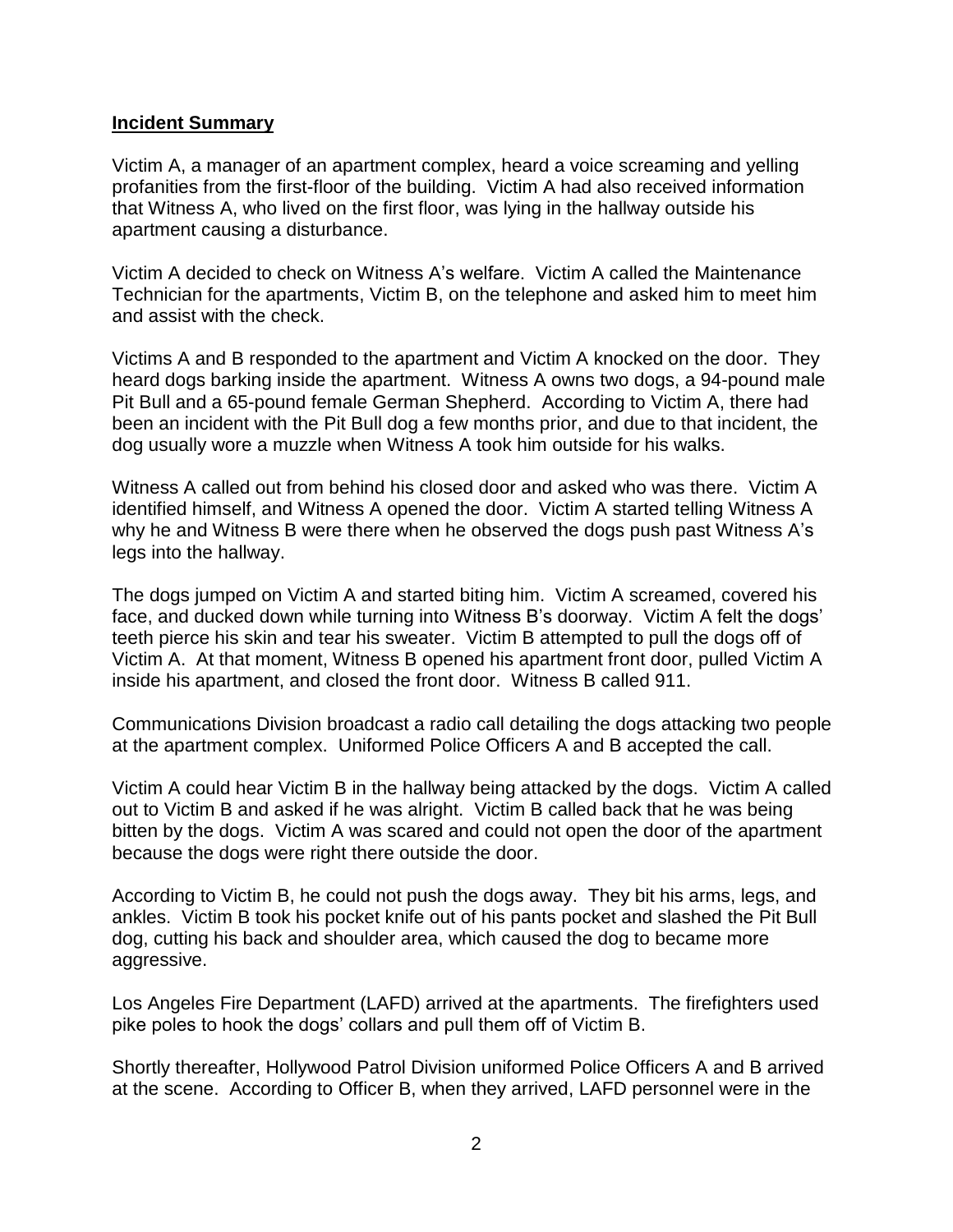lobby of the apartment complex treating Witness A. LAFD told Officers A and B there had been a vicious animal attack. They described a brown Pit Bull and directed them to the main hallway

In the main hallway, Officer B observed a Pit Bull dog that appeared to be in distress with a large laceration on its right shoulder and right front leg. Firefighters were holding the Pit Bull back with pike poles. Officer B also observed a German Shepherd dog cornered in the alcove of an apartment doorway.

Officer A requested over the police radio the response of Animal Control, an additional patrol unit, and a supervisor. Hollywood Patrol Division uniformed Police Officers C and D responded to the venue

In the interim, the firefighters moved the Pit Bull back down the hallway with the pike poles. Mid-way down the hallway was a fire-door dividing the 60-foot long hallway into two 30-foot lengths. Officer B closed the door and held it shut with his right foot trapping the Pit Bull in one end of the hallway.

According to Officer B, he asked both Officers C and D to walk around the building to the west end of the first-floor hallway and secure it with the dog trapped inside. Once the dog was secured in the end of the hallway they would wait for Animal Control.

Officer C went around to the back stairwell to the end of the hallway to make sure no one got onto the landing where the Pit Bull was located. Officer C walked through a short hallway. The hallway then led to the closed fire-door. It was Officer C's stated intention to locate the dog, and ensure people stayed away from it. It was not Officer C's intention to contact the dog, and he was surprised to encounter the Pit Bull standing midway between him and the fire-door he had just come through.

The Pit Bull dog turned towards Officer C. The dog had a large laceration on its shoulder and was covered with blood. Officer C knew the dog had mauled two people and appeared aggressive. The Pit Bull started approaching Officer C. He ordered the dog to stay away three or four times, but it kept coming. Officer C retreated, redeploying rearward around the corner until he was up against the closed stairwell firedoor. The dog approached Officer C, looked up, opened its mouth, and appeared to Officer C to be about to bite him. Officer C unholstered his firearm into a two-handed grip and fired seven rounds in a downward direction, killing the dog. Officer C then informed his colleagues what had occurred.

#### **Los Angeles Board of Police Commissioners' Findings**

The BOPC reviews each Categorical Use of Force incident based upon the totality of the circumstances, namely all of the facts, evidence, statements and all other pertinent material relating to the particular incident. In every case, the BOPC makes specific findings in three areas: Tactics of the involved officer(s); Drawing/Exhibiting of a firearm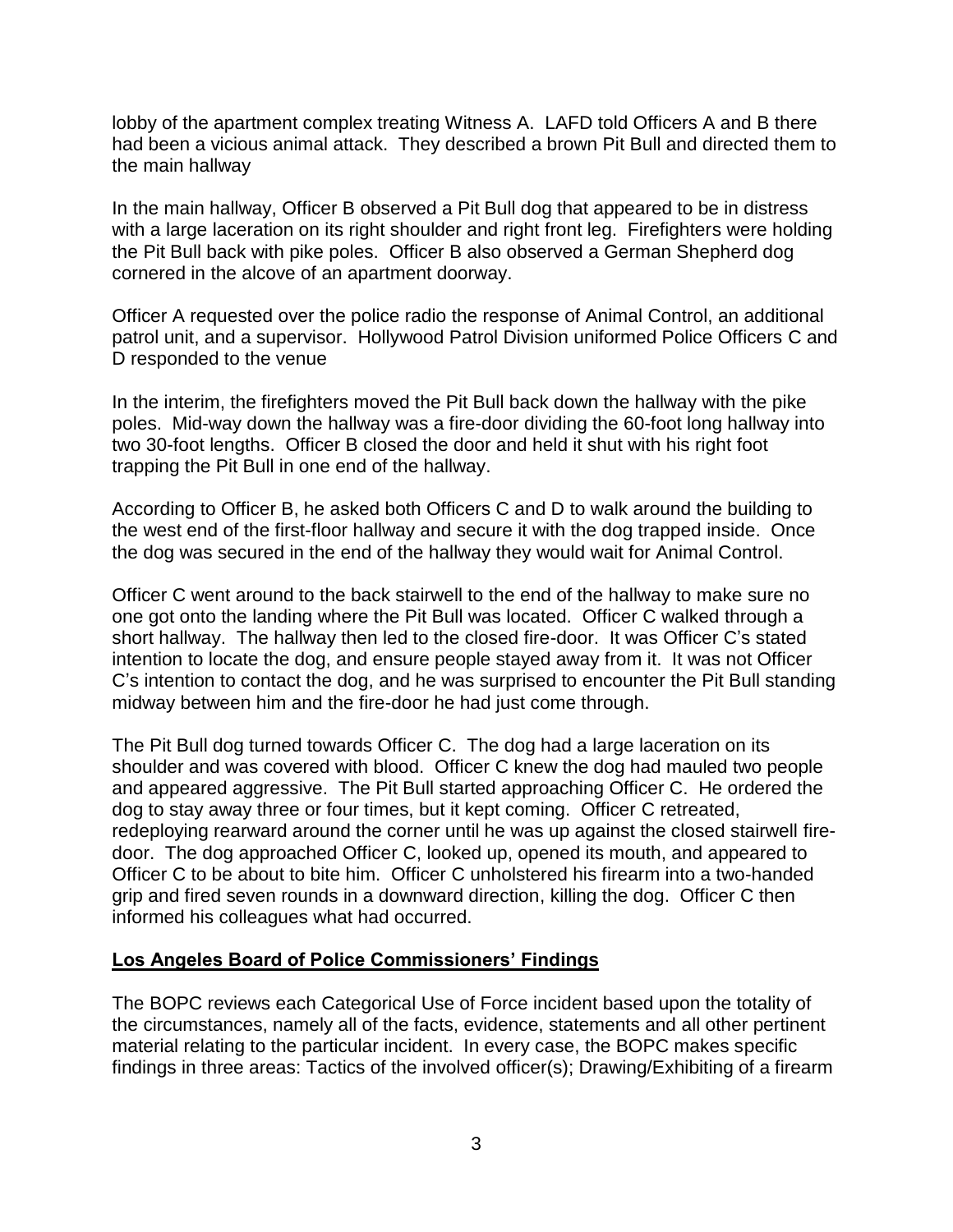by any involved officer(s); and the Use of Force by any involved officer(s). Based on the BOPC's review of the instant case, the BOPC made the following findings:

# **A. Tactics**

The BOPC found Officers C's tactics to warrant a Tactical Debrief.

# **B. Drawing/Exhibiting**

The BOPC found Officer C's drawing and exhibiting of a firearm to be in policy.

# **C. Lethal Use of Force**

The BOPC found Officer C's lethal use of force to be in policy.

# **Basis for Findings**

In making its decision in this matter, the Commission is mindful that every "use of force by members of law enforcement is a matter of critical concern both to the public and the law enforcement community. It is recognized that some individuals will not comply with the law or submit to control unless compelled to do so by the use of force; therefore, law enforcement officers are sometimes called upon to use force in the performance of their duties. It is also recognized that members of law enforcement derive their authority from the public and therefore must be ever mindful that they are not only the guardians, but also the servants of the public. The Department's guiding value when using force shall be reverence for human life. Officers shall attempt to control an incident by using time, distance, communications, and available resources in an effort to de-escalate the situation, whenever it is safe and reasonable to do so. When warranted, Department personnel may objectively use reasonable force to carry out their duties. Officers who use unreasonable force degrade the confidence of the community we serve, expose the Department and fellow officers to legal and physical hazards, and violate the rights of individuals upon whom unreasonable force is used. Conversely, officers who fail to use force when warranted may endanger themselves, the community and fellow officers." (Use of Force Policy, Los Angeles Police Department Manual.)

The Commission is cognizant of the legal framework that exists in evaluating use of force cases, including the United States Supreme Court decision in Graham v. Connor, 490 U.S. 386 (1989), that:

"The reasonableness of a particular use of force must be judged from the perspective of a reasonable officer on the scene, rather than with the 20/20 vision of hindsight. The calculus of reasonableness must embody allowance for the fact that police officers are often forced to make split-second judgments – in circumstances that are tense, uncertain and rapidly evolving – about the amount of force that is necessary in a particular situation."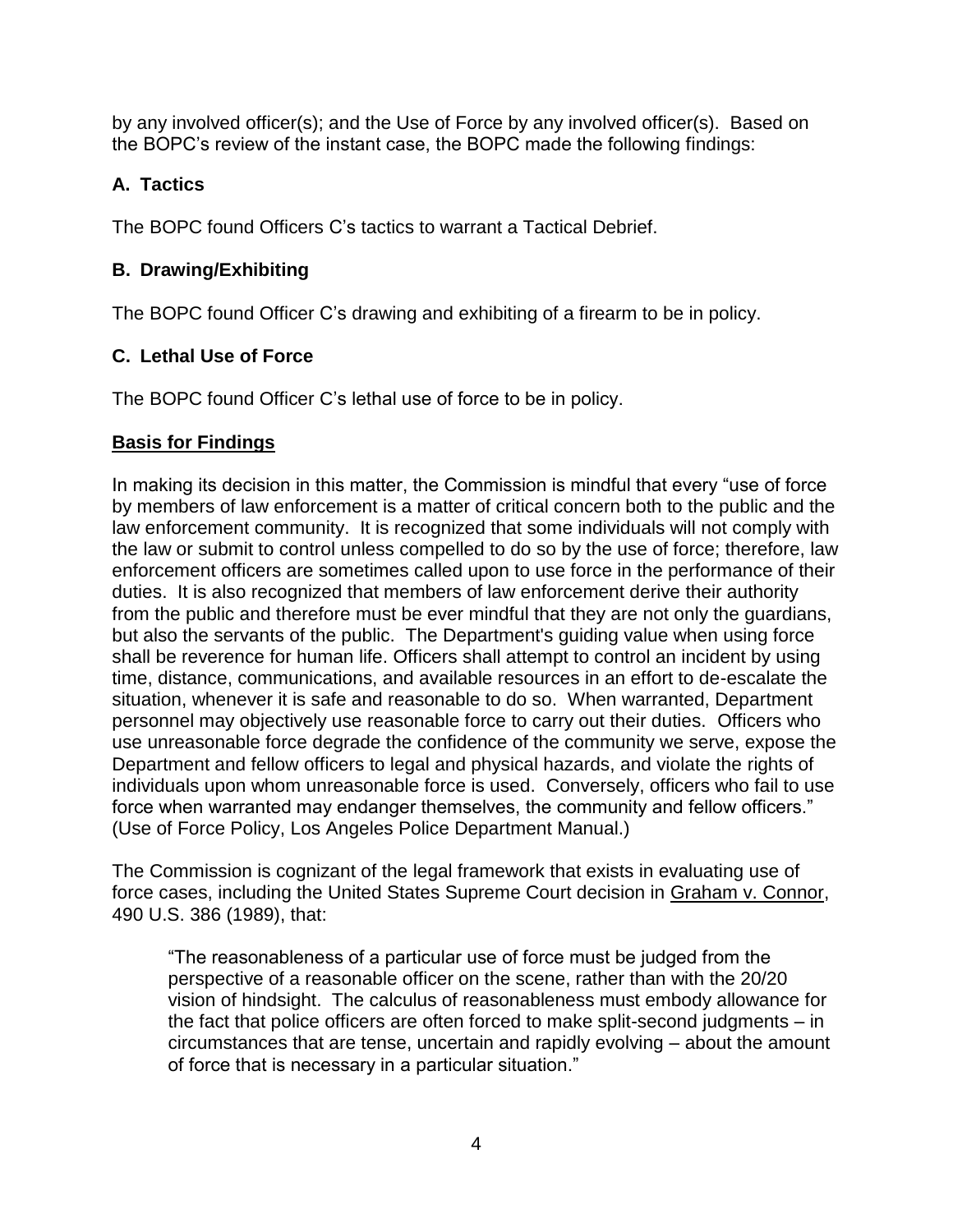The Commission is further mindful that it must evaluate the actions in this case in accordance with existing Department policies. Relevant to our review are Department policies that relate to the use of force:

Law enforcement officers are authorized to use deadly force to:

- Protect themselves or others from what is reasonably believed to be an imminent threat of death or serious bodily injury; or
- Prevent a crime where the subject's actions place person(s) in imminent jeopardy of death or serious bodily injury; or
- Prevent the escape of a violent fleeing felon when there is probable cause to believe the escape will pose a significant threat of death or serious bodily injury to the officer or others if apprehension is delayed. In this circumstance, officers shall to the extent practical, avoid using deadly force that might subject innocent bystanders or hostages to possible death or injury.

The reasonableness of an Officer's use of deadly force includes consideration of the officer's tactical conduct and decisions leading up to the use of deadly force. (Use of Force Policy, Los Angeles Police Department Manual.)

An officer's decision to draw or exhibit a firearm should be based on the tactical situation and the officer's reasonable belief that there is a substantial risk that the situation may escalate to the point where deadly force may be justified. (Los Angeles Police Department Manual.)

Tactical de-escalation involves the use of techniques to reduce the intensity of an encounter with a suspect and enable an officer to have additional options to gain voluntary compliance or mitigate the need to use a higher level of force while maintaining control of the situation. Tactical de-escalation does not require that an officer compromise his or her safety or increase the risk of physical harm to the public. De-escalation techniques should only be used when it is safe and prudent to do so. (Tactical De-Escalation Techniques, October 2016.)

# **A. Tactics**

- In its analysis of this incident, the BOPC identified the following tactical consideration:
	- Dog Encounters
- The evaluation of tactics requires that consideration be given to the fact that officers are forced to make split-second decisions under very stressful and dynamic circumstances. Tactics are conceptual and intended to be flexible and incident specific, which requires that each incident be looked at objectively and the tactics be evaluated based on the totality of the circumstances.